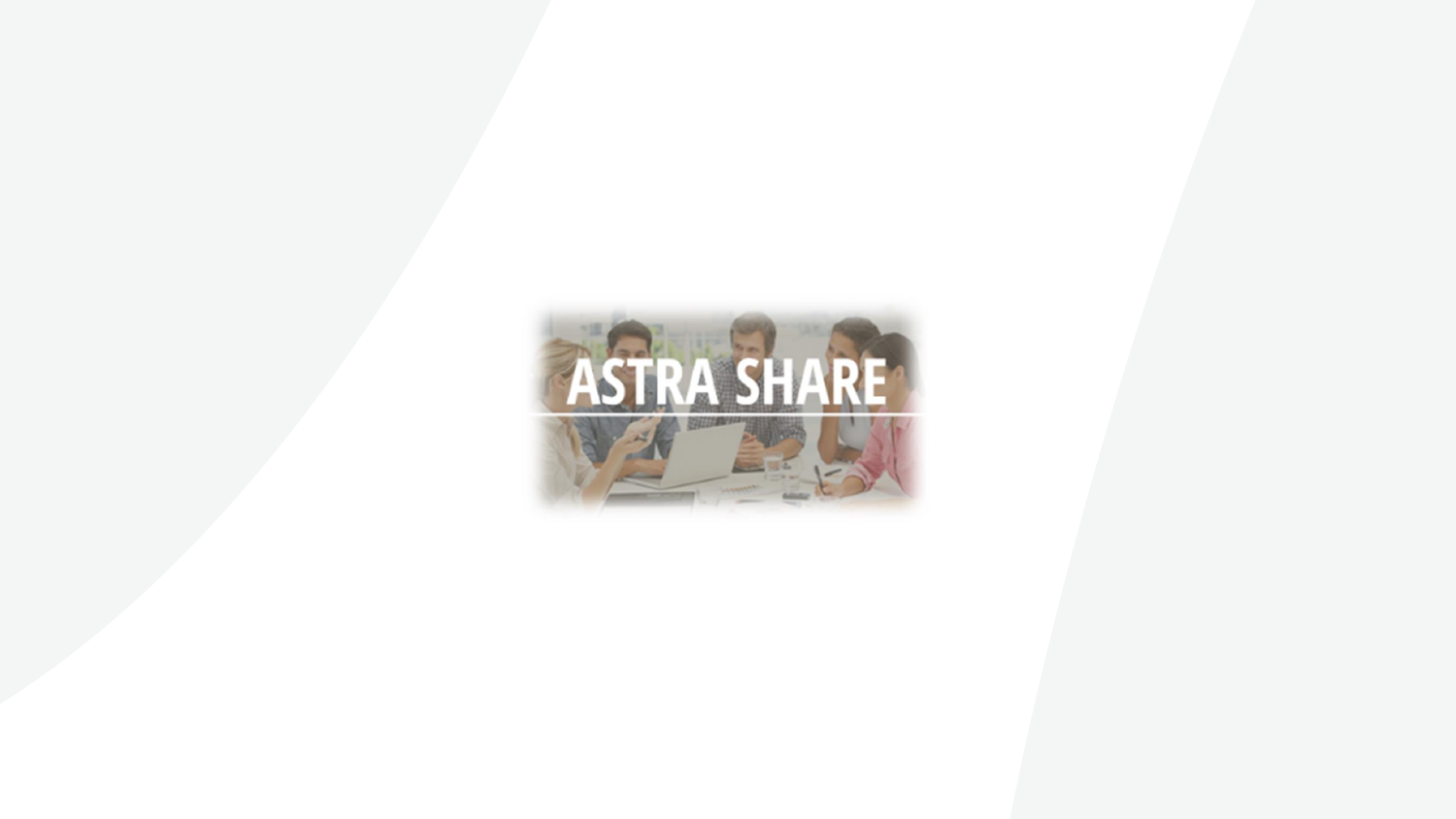

#### Scenario Modeling with Room Optimization

Presenter: Maggie Roberts, Client Experience Manager Moderator: Nate Lichte, Marketing Lead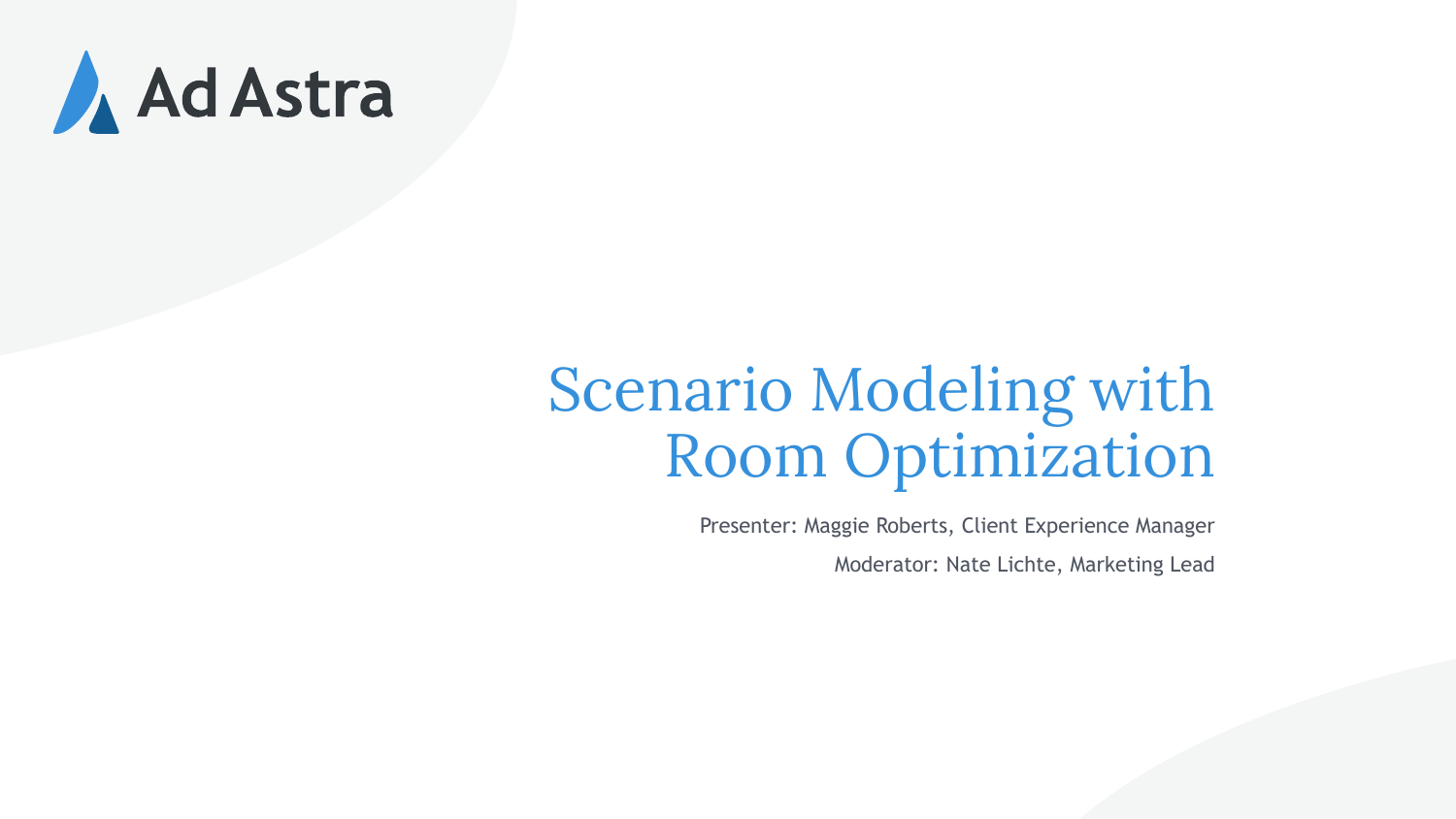#### Webinar Reminders

- Participants will be automatically muted
- 10-15 minutes will be allocated for answering questions following the presentation
- Please submit questions through the Q & A panel within the webinar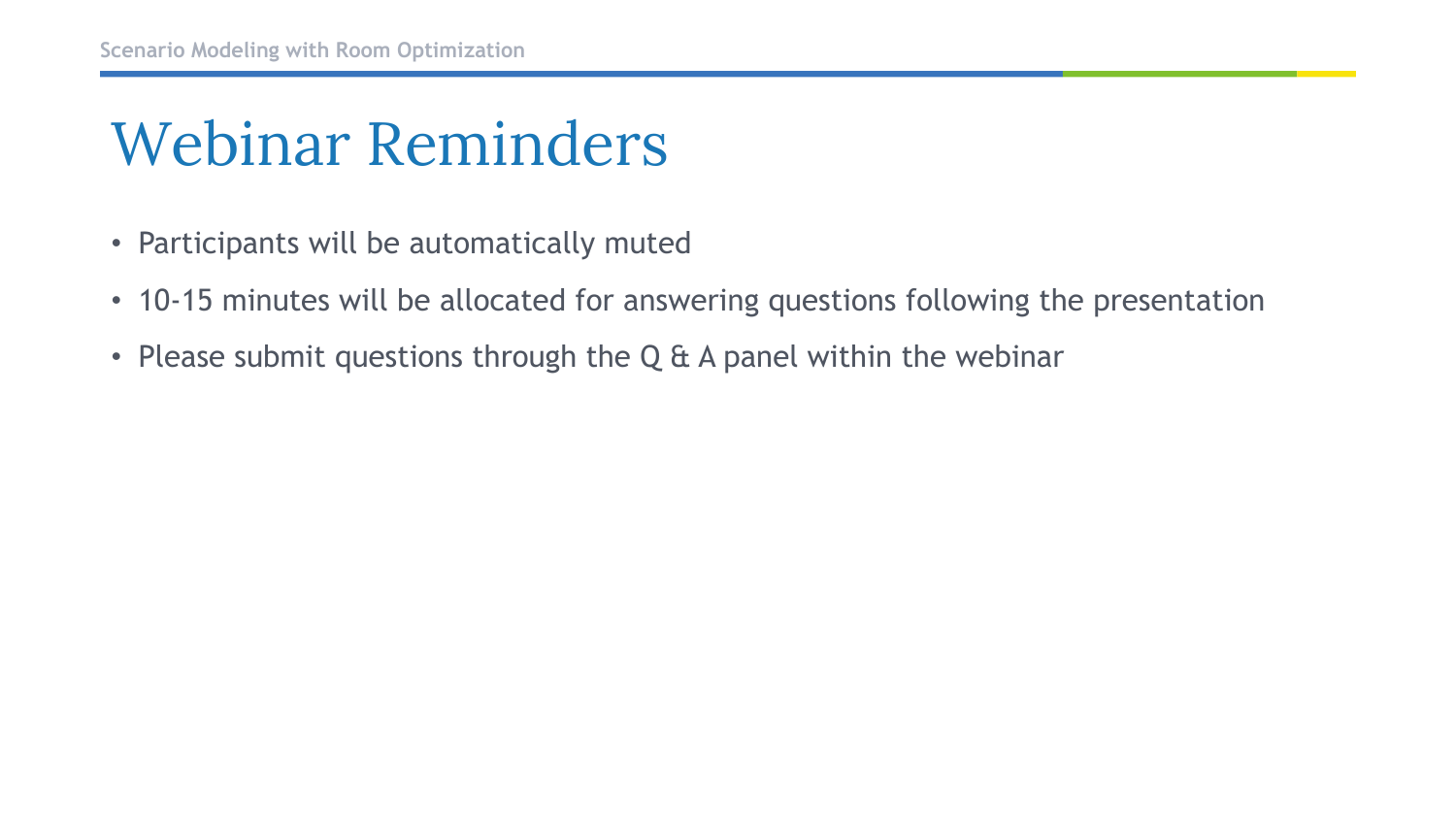## Optimizing: 3 Scenarios

- Scenario 1: Taking a building offline
- Scenario 2: Using first floor rooms only for HVAC purposes
- Scenario 3: On-grid meeting patterns
- Reporting on the results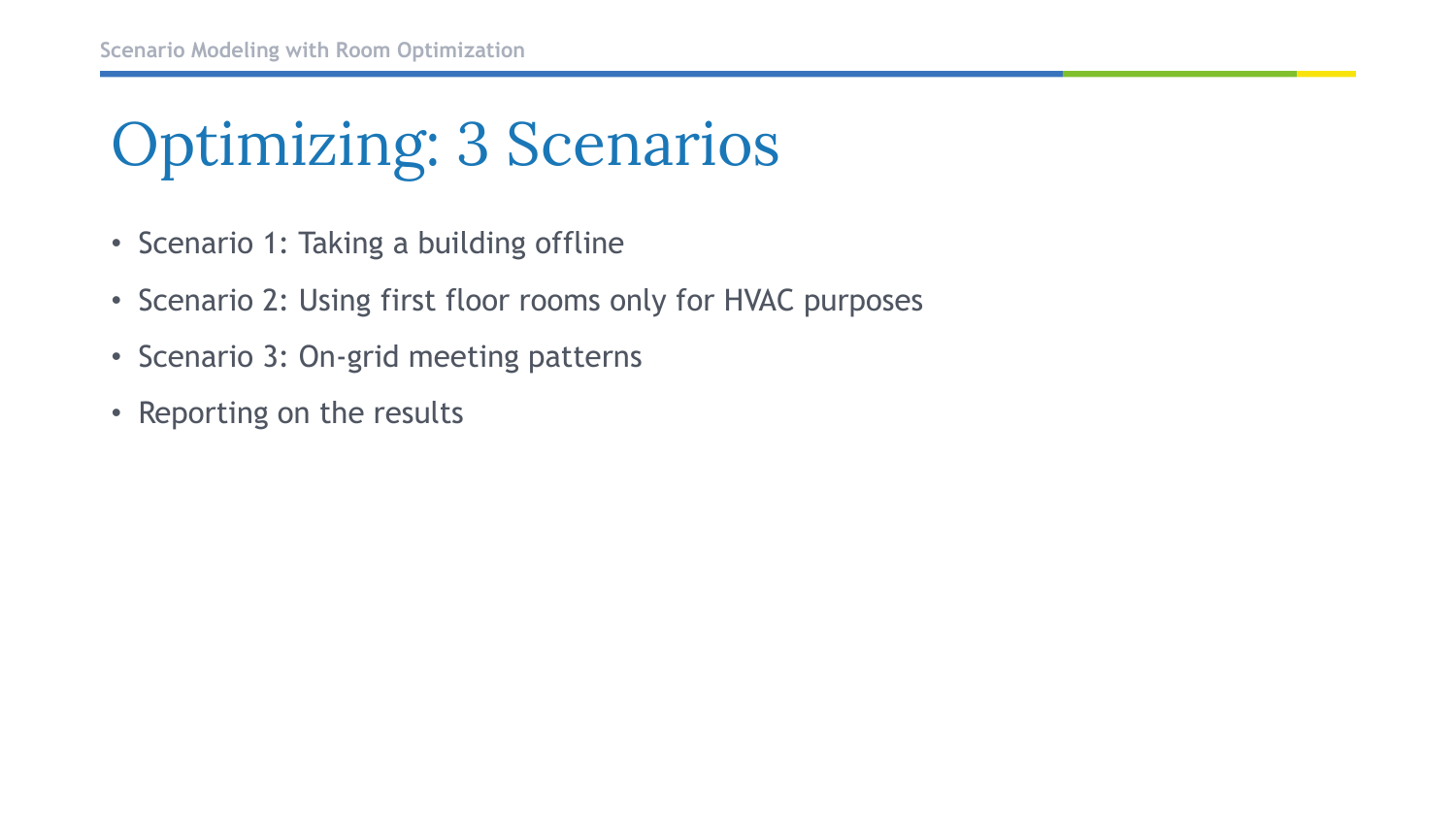# Setup for Scenario Modeling

- Excluding a building: clone preference set, add exclude rule
- Using first floor rooms: create first floor rooms region
- On-grid meeting patterns: mark on-grid meeting patterns as standard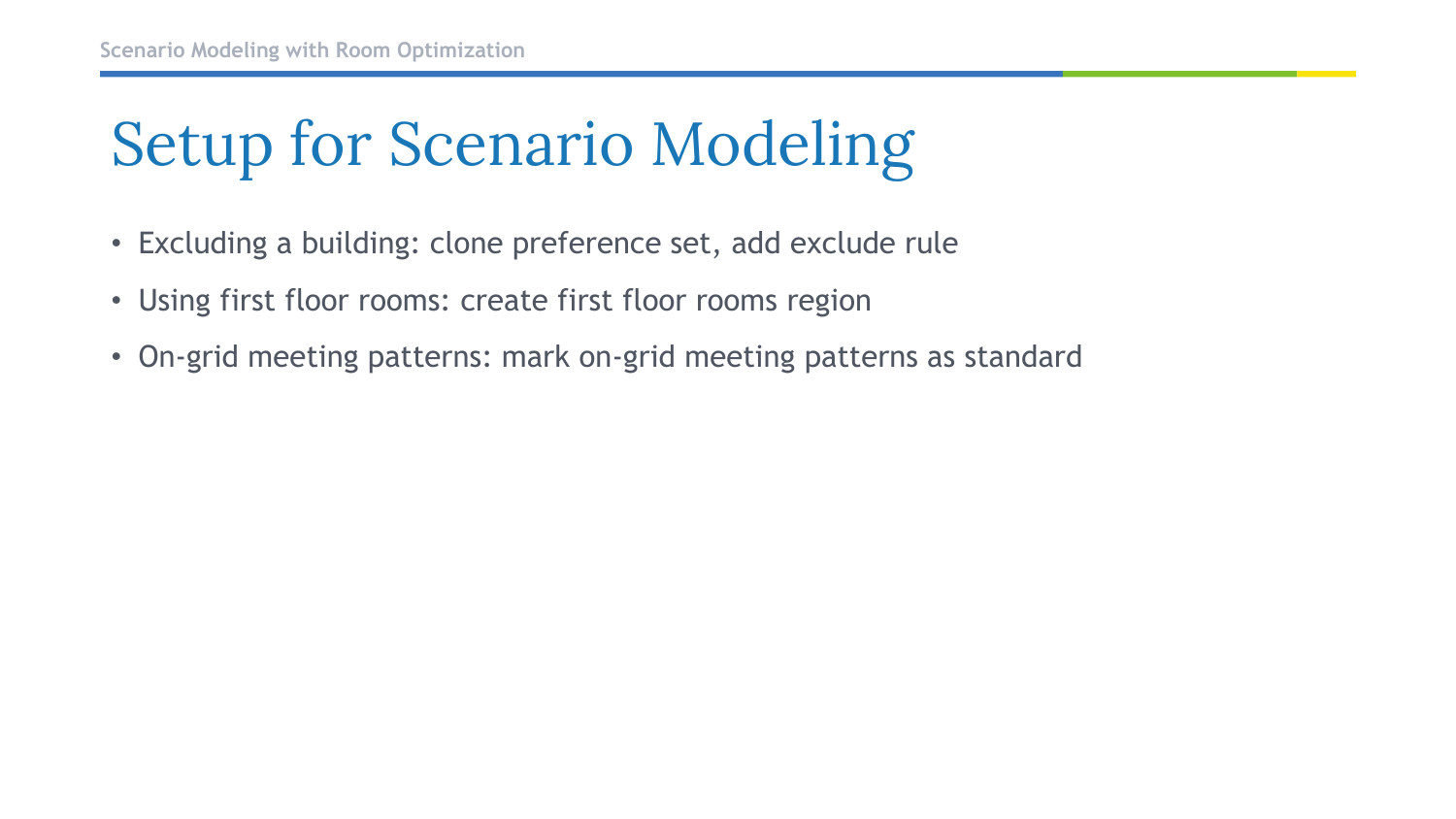## $\lambda$  &  $A$

- If you haven't already submitted a question, please feel free to use the Q & A box.
- We will do our best to answer all questions posed, but know that you can always reach out to your Account Executive and Client Experience Manager if you have further questions.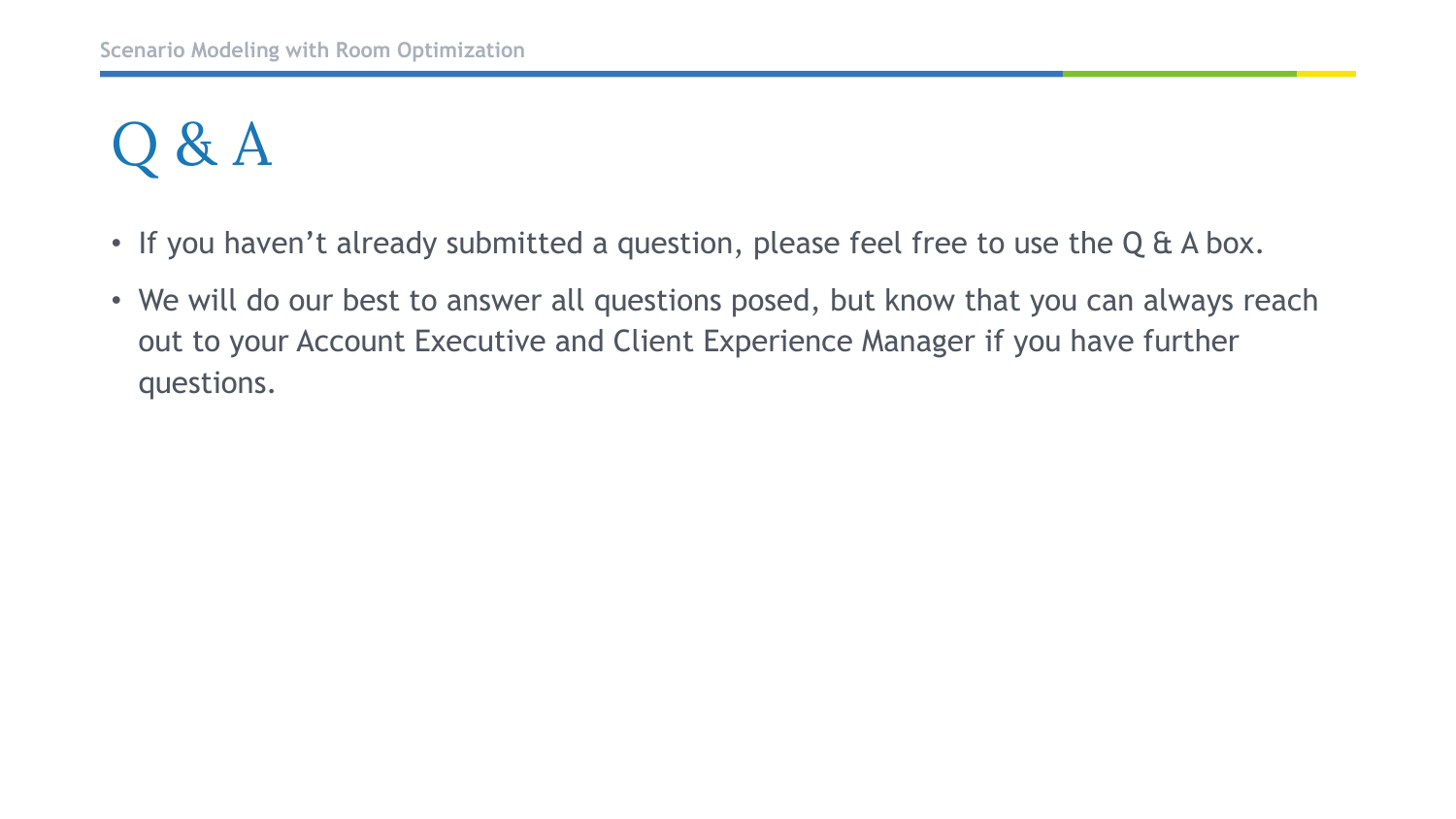Upcoming Webinars

**Best Practices in Optimization (Institution Perspective)**

3/26/2019

Webinar Highlights

- Deep dive into optimizing multiple campuses within one institution
- Fitting optimization into the institution's scheduling cycle
- Working with multiple stakeholders to achieve a desired end product

**Lead with Velocity** 4/23/2019 *Webinar Highlights to come!*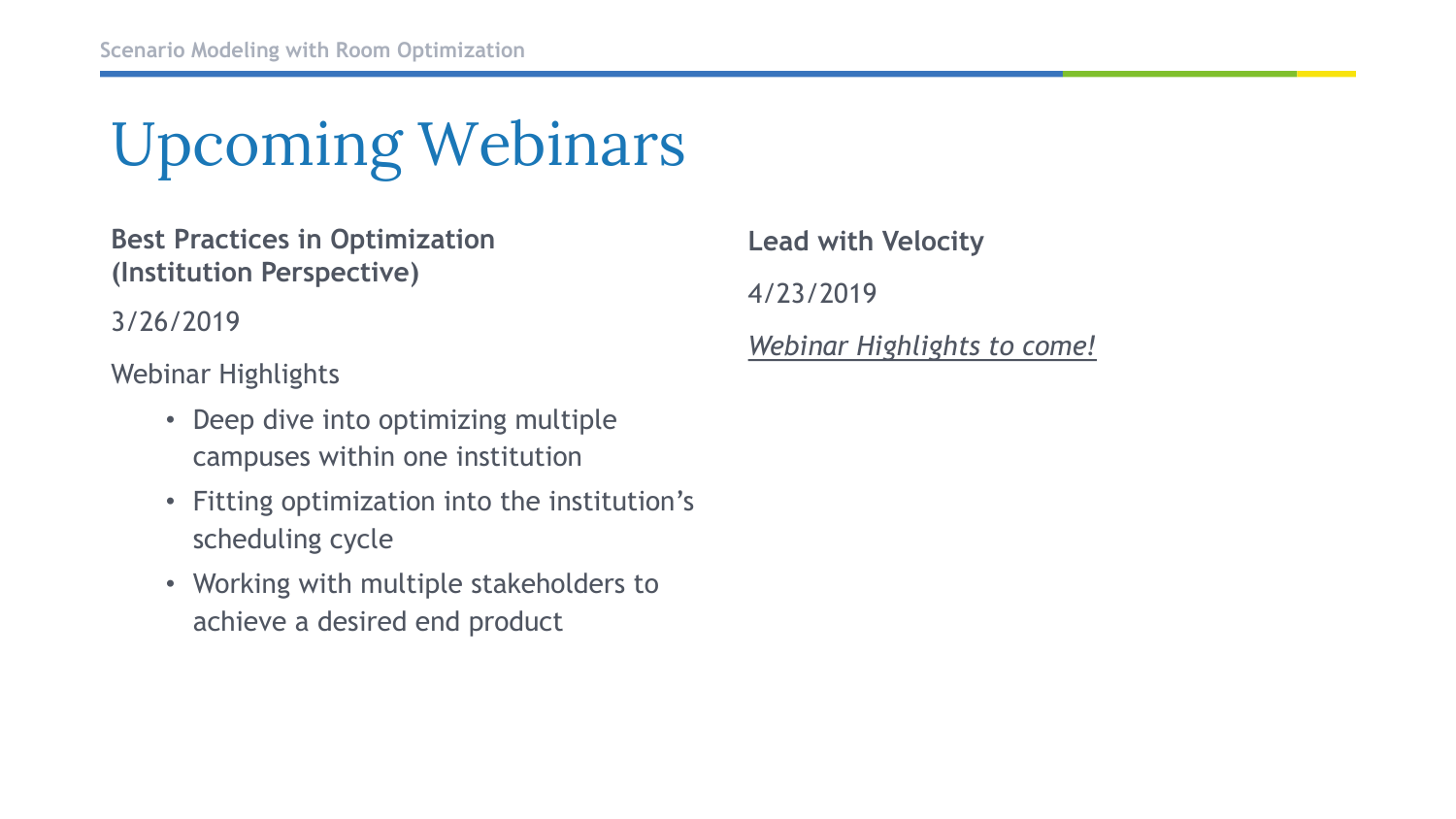## Engagement Opportunities

Ad Astra team members are coming to a city near you! To find out which conferences/events we will be attending, you can check our website at <https://www.aais.com/conferences>

**Save the Date for Aspire 2019!** October 13-16 in Kansas City, MO